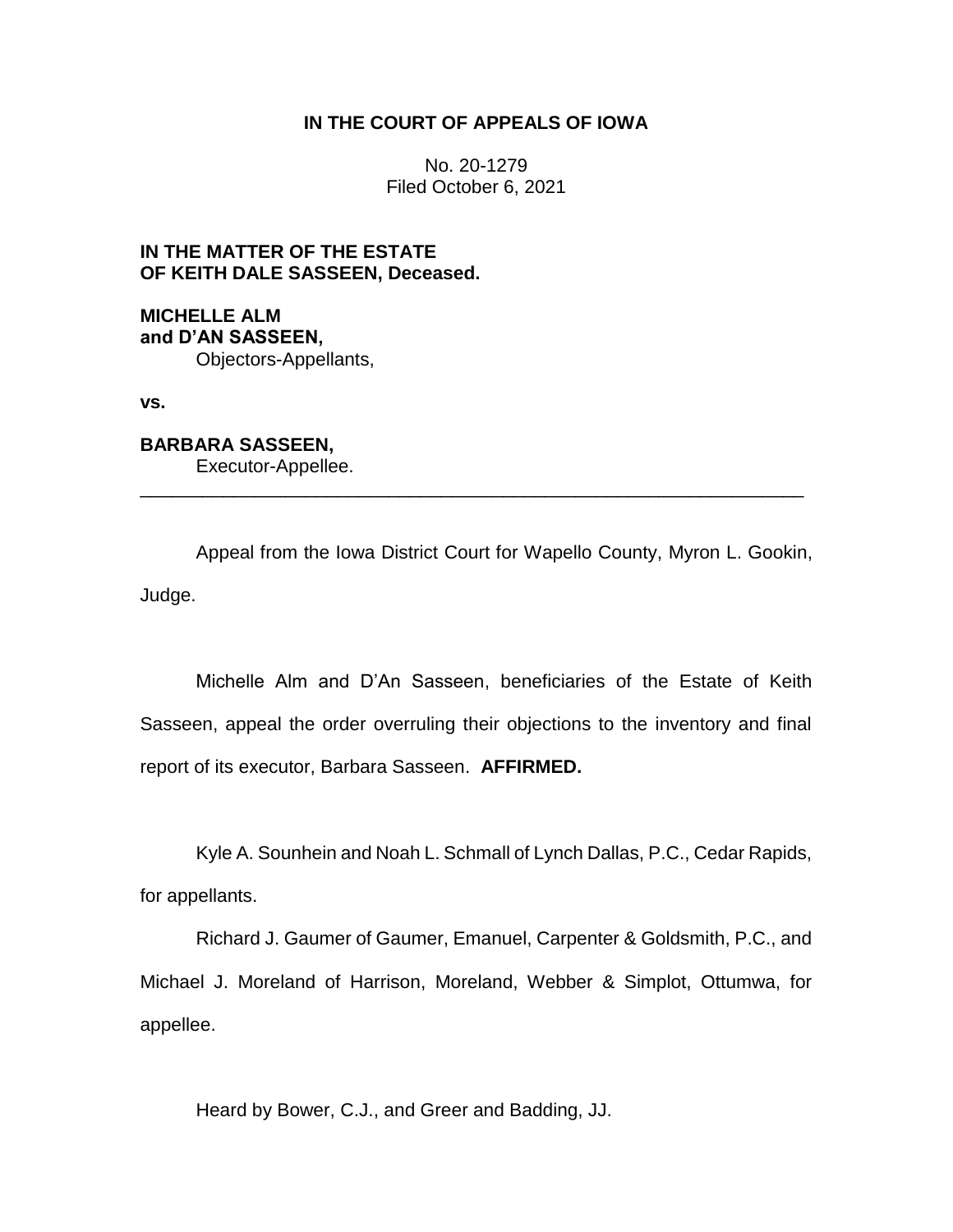#### **BADDING, Judge.**

Michelle Alm and D'An Sasseen, beneficiaries of the Estate of Keith Sasseen, appeal the order overruling their objections to the inventory and final report of its executor, Barbara Sasseen. Relying upon a premarital agreement between Keith and Barbara, they contest Barbara's claim of survivorship rights with regard to two joint bank accounts. Because Michelle and D'An failed to show substantial extrinsic evidence to rebut the presumption in favor of finding the accounts are held in joint tenancy with right of survivorship, we affirm.

#### *I. Background Facts and Proceedings*

Before marrying in June 2005, Keith and Barbara executed a premarital agreement. Paragraph 6 of the agreement, titled "Separate Property Interests in Premarital Assets and Acquisitions," provided in relevant part that "all assets belonging to Keith D. Sasseen at the commencement of their contemplated marriage, and any assets acquired by Keith D. Sasseen during that marriage by gift, bequest, devise, or descent, shall be and remain his separate property." The same provision applied to Barbara's premarital assets.

In an attachment to the agreement, Keith disclosed his assets to Barbara, which included "Savings and Checking accounts" at Wells Fargo Bank totaling \$35,000.00. Keith also listed his estimated retirement income from IPERS, social security, and investments, although he was not retired at the time of the parties' marriage. Barbara likewise disclosed her assets to Keith in an attachment to the agreement. Among her assets were "[s]tock accounts and investments" totaling \$500,000.00. Like Keith, Barbara listed her estimated retirement income from a John Deere pension and investments.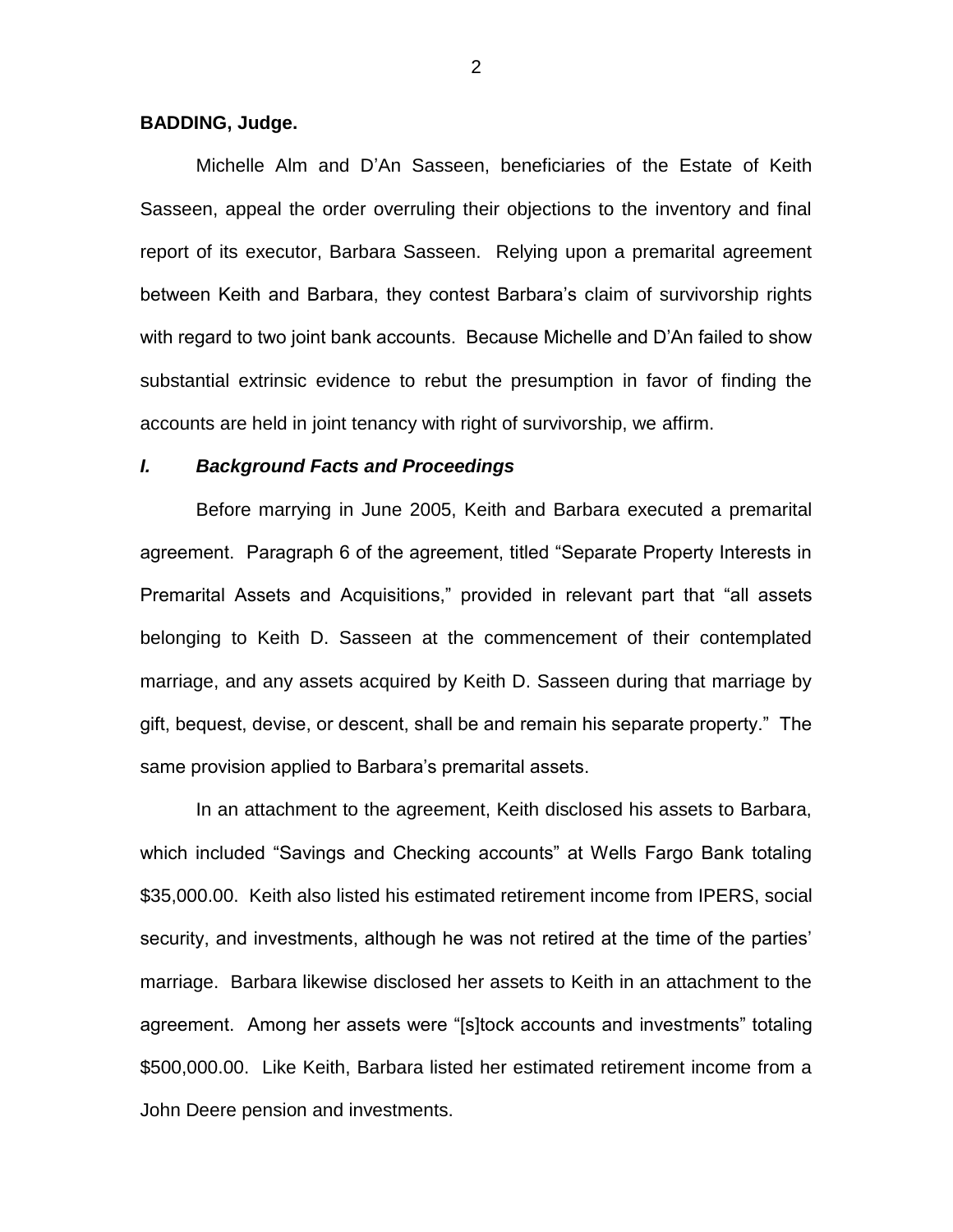After marrying, Keith and Barbara went to Wells Fargo and signed a document entitled "Consumer Account Application for Relationship Change" for each account. Under "Current Relationship," each application names Keith as "sole owner"; under "New Relationship," each application names Keith as "Prim JntOr" and Barbara as "Sec JntOr." Barbara transferred funds from her checking and saving accounts to the Wells Fargo accounts before closing them. During the marriage, Keith and Barbara each deposited funds, including income from their employment, retirement accounts, and investments, into the Wells Fargo accounts and paid all expenses from them. They did not keep any accounting of the amounts each contributed and spent.

Keith died in December 2018. Barbara was appointed as executor of Keith's estate in accordance with Keith's will. In the initial report and inventory, Barbara listed the Wells Fargo checking and savings accounts as jointly owned property with surviving spouse. The total value of the accounts at the time of Keith's death was over \$400,000.00.

Michelle and D'An, Keith's daughters, filed objections to the initial report and inventory and the final report. They claimed that under the terms of the premarital agreement, they are entitled to initial distributions of the \$35,000.00 listed in Keith's financial disclosure in the premarital agreement and a \$20,910.07 inheritance Keith received; they concede Barbara is entitled to a distribution of \$55,000.00 in house proceeds. They asked the court to divide the remaining balance in proportion to the amount they believe Keith and Barbara contributed to the accounts during the marriage, with Barbara receiving 46% while they receive the 54% attributable to Keith.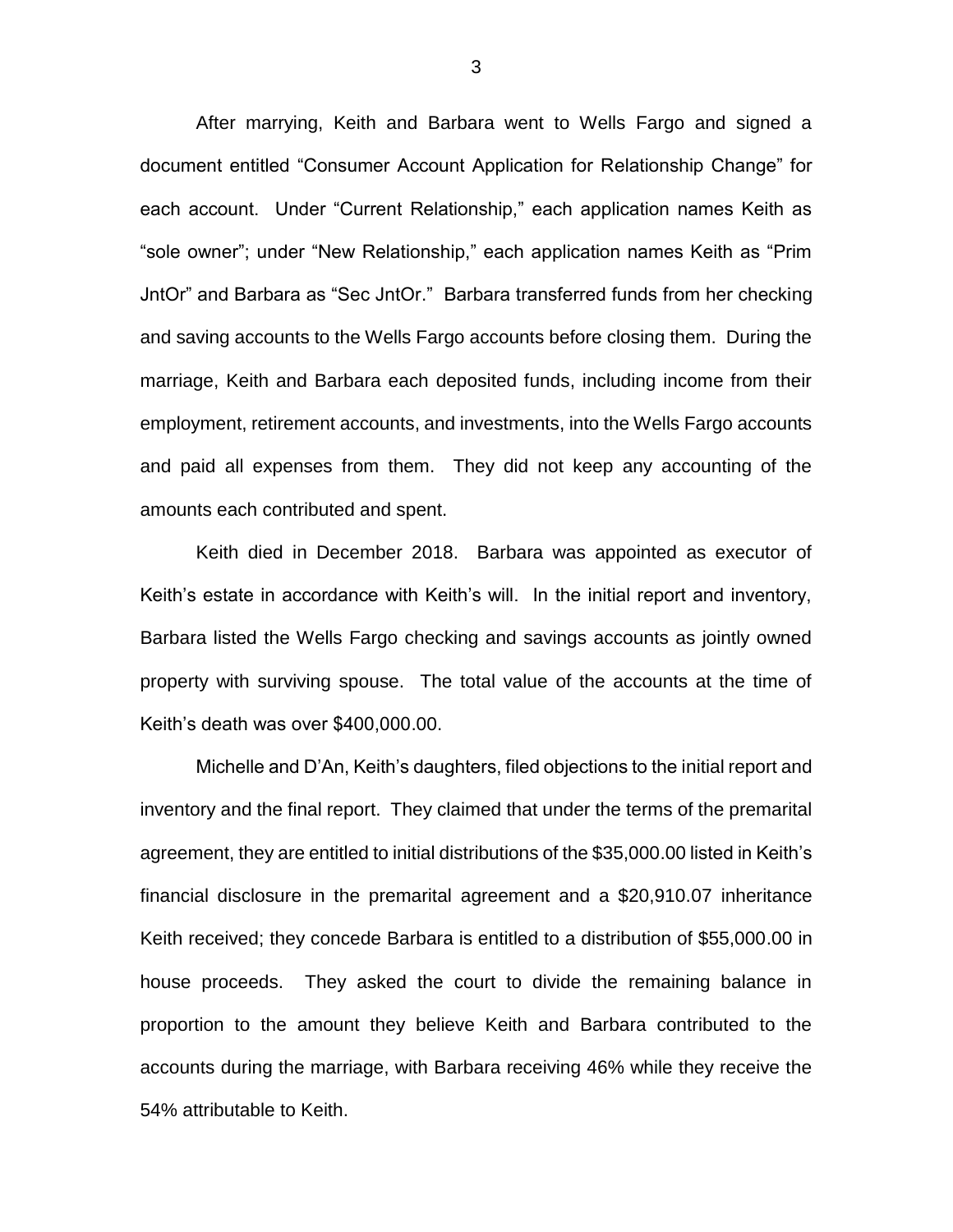Following trial, the district court overruled and denied Michelle and D'An's objections and approved Barbara's final report. The court found the Wells Fargo accounts were held in joint tenancy with the right of survivorship. It also found the premarital agreement did not override Barbara's survivorship rights.

#### *II. Scope and Standards of Review*

Our review is de novo. *See Est. of Randeris v. Randeris*, 523 N.W.2d 600, 604 (Iowa Ct. App. 1994) (stating review of rulings on objections to an executor's final report is de novo); *see also In re Est. of Serovy*, 711 N.W.2d 290, 295 (Iowa 2006) (engaging in de novo review of the district court's interpretation of a contract in equitable proceedings). We give weight to the trial court's findings but are not bound by them. *See In re Est. of Williams*, 515 N.W.2d 552, 553 (Iowa Ct. App. 1994).

### *III. Analysis*

Michelle and D'An claim the district court erred in (1) determining they failed in their burden to establish that Keith did not intend to create a right of survivorship when he added Barbara's name to the Wells Fargo bank accounts and (2) concluding the premarital agreement did not override the survivorship aspect of the joint bank accounts.

We begin our analysis of the first issue with the basic proposition that bank accounts held in joint tenancy are not part of an estate and are not devisable by will. *See In re Est. of Kiel*, 357 N.W.2d 628, 631 (Iowa 1984); *In re Est. of Roehlke*, 231 N.W.2d 26, 28 (Iowa 1975). This is due to the nature of joint tenancy property, which has been described by our supreme court as "property held by two or more parties jointly, with equal rights to share in the enjoyment of the whole property

4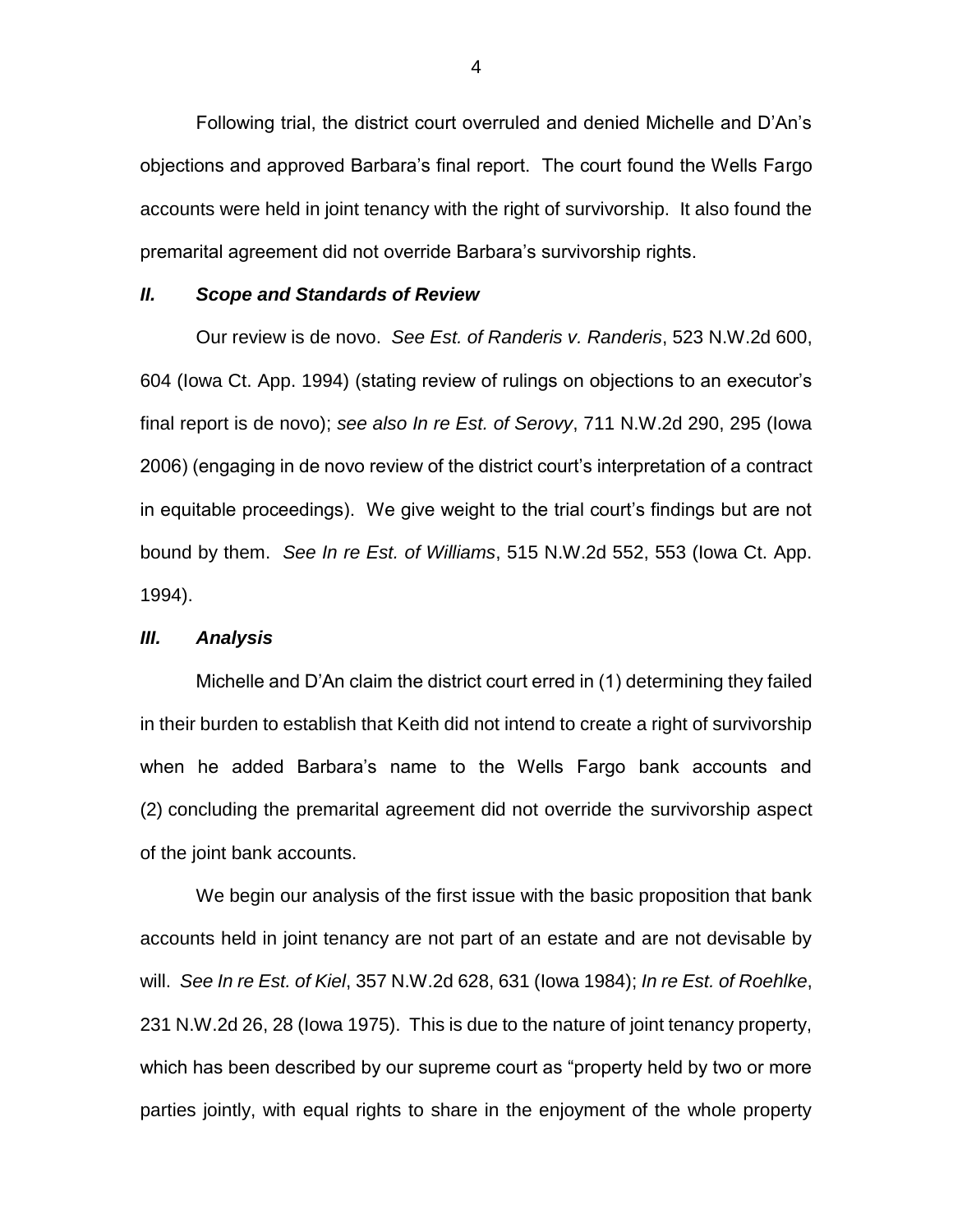during their lives, and a right of survivorship which allows the surviving party to enjoy the entire estate." *In re Est. of Kirk*, 591 N.W.2d 630, 634 (Iowa 1999).

A bank account is held in joint tenancy when it is in two names and expressly made payable to either or to the survivor. *See Roehlke*, 231 N.W.2d at 28; *accord In re Est. of Lamb*, 584 N.W.2d 719, 724 (Iowa Ct. App. 1998). The question is whether the person establishing the account intended to create a joint tenancy. *See Lamb*, 584 N.W.2d at 724.Extrinsic evidence may be admissible to determine intent. *See Petersen v. Carstensen*, 249 N.W.2d 622, 625 (Iowa 1977).

The resulting rule<sup>[1]</sup> is that a bank deposit in the name of alternate payees becomes the property of the surviving payee upon the depositor's death in the absence of extrinsic evidence showing that the depositor had a contrary intention. When substantial extrinsic evidence is offered in an effort to establish a contrary intention, an issue of fact is generated. However, when the evidence offered to show a contrary intention is not substantial, a joint tenancy exists as a matter of law.

*Id.*

 $\overline{a}$ 

Michelle and D'An do not really contest the joint tenancy nature of the bank accounts. Instead, the question before us focuses on whether Michelle and D'An offered substantial evidence showing that Keith intended no right of survivorship when he added Barbara's name to the Wells Fargo accounts. They argue they overcame the survivorship presumption with the following evidence: (1) the

<sup>1</sup> This rule stems from the *Petersen* court's interpretation of Iowa Code section 524.806 (2018), which provides in pertinent part:

When a deposit is made in any state bank in the names of two or more individuals, payable to any one or more of them, or payable to the survivor or survivors, the deposit, including interest, or any part thereof, may be paid to any one or more of the individuals whether the others be living or not.

*See generally Petersen*, 249 N.W.2d at 625 (citing an earlier version of section 524.806).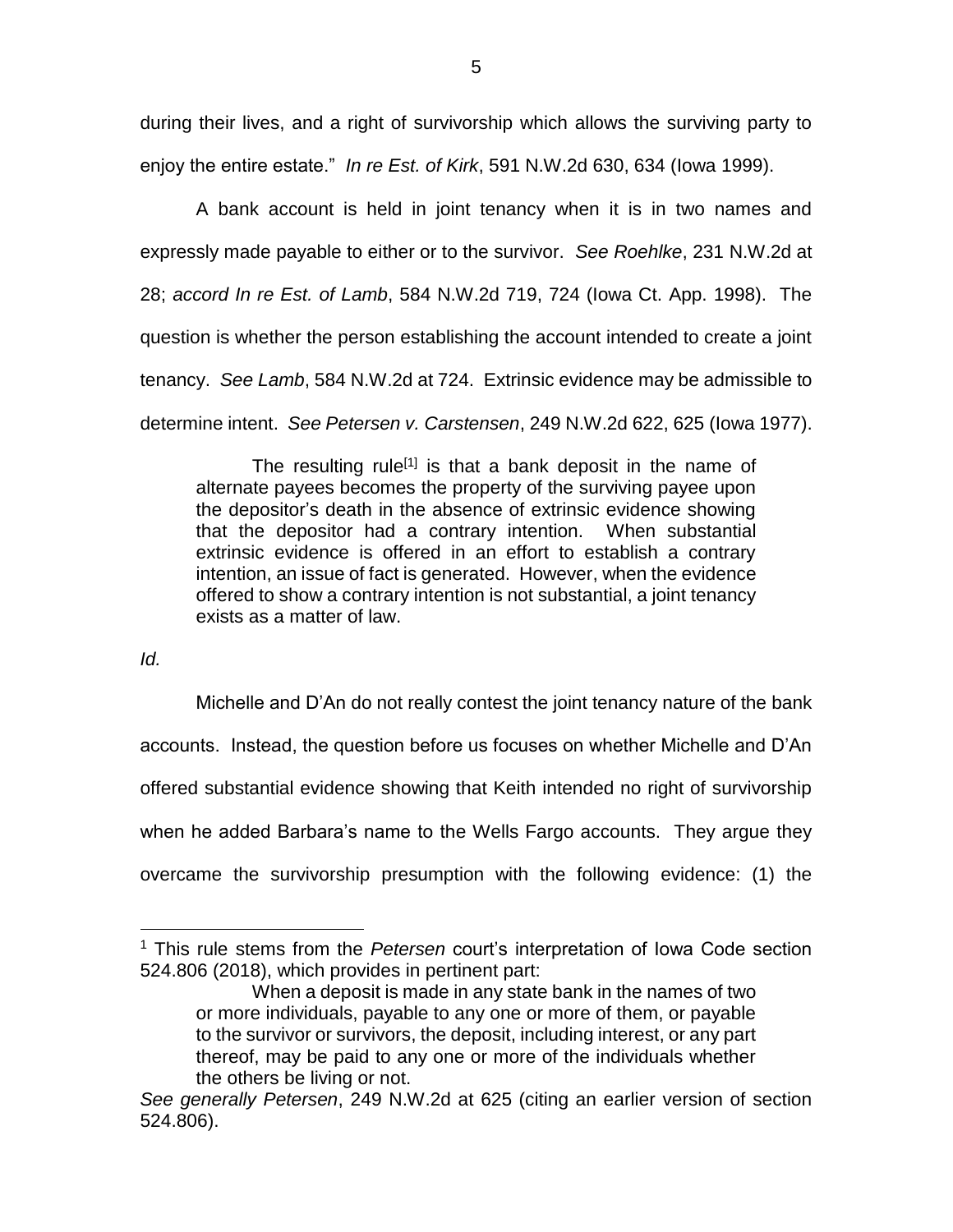relationship change documents, which do not contain any reference to a right of survivorship; (2) Michelle's testimony that Keith intended half of the bank accounts to go to her and D'An; and (3) the language of the premarital agreement.

Michelle and D'An's first argument begs the question. Under the rule set forth in *Petersen*, it is not necessary that bank documents specifically reference a right of survivorship. 249 N.W.2d at 625. Instead, a rebuttal presumption in favor of survivorship rights is created when a deposit is made in the names of two individuals, payable to either. *Id.* That is exactly what the relationship change documents did here by designating Keith as "Prim JntOr" and Barbara as "Sec JntOr." A long-time employee at Wells Fargo testified those designations had the effect of changing Keith's accounts to "a joint account, so it's like a primary joint secondary, joint/or account." She explained a "joint/or" account means the account is "either/or. Somebody passes away, then it would go to the second person on the account." *See Williams*, 515 N.W.2d at 554 (relying in part on testimony from a bank employee in finding that the presumption of survivorship in a jointly payable certificate of deposit was not rebutted).

As for Michelle's understanding of Keith's intent, we agree with the district court that her testimony alone is not substantial evidence of a contrary intent. Michelle testified as follows:

Q. When was the first time you learned about the premarital agreement? A. Prior to their marriage, my dad had a conversation that because it was a third marriage for both of them, third marriage for Barb, third marriage for him, late in life marriage coming in with separate assets, out of respect to Barb's family and out of respect for my sister and I, it was very important to him that we all knew a prenuptial agreement was going to be made so that there would be no concerns that assets from either of them would be going to the opposite family, and that was respecting . . . both families, and he

6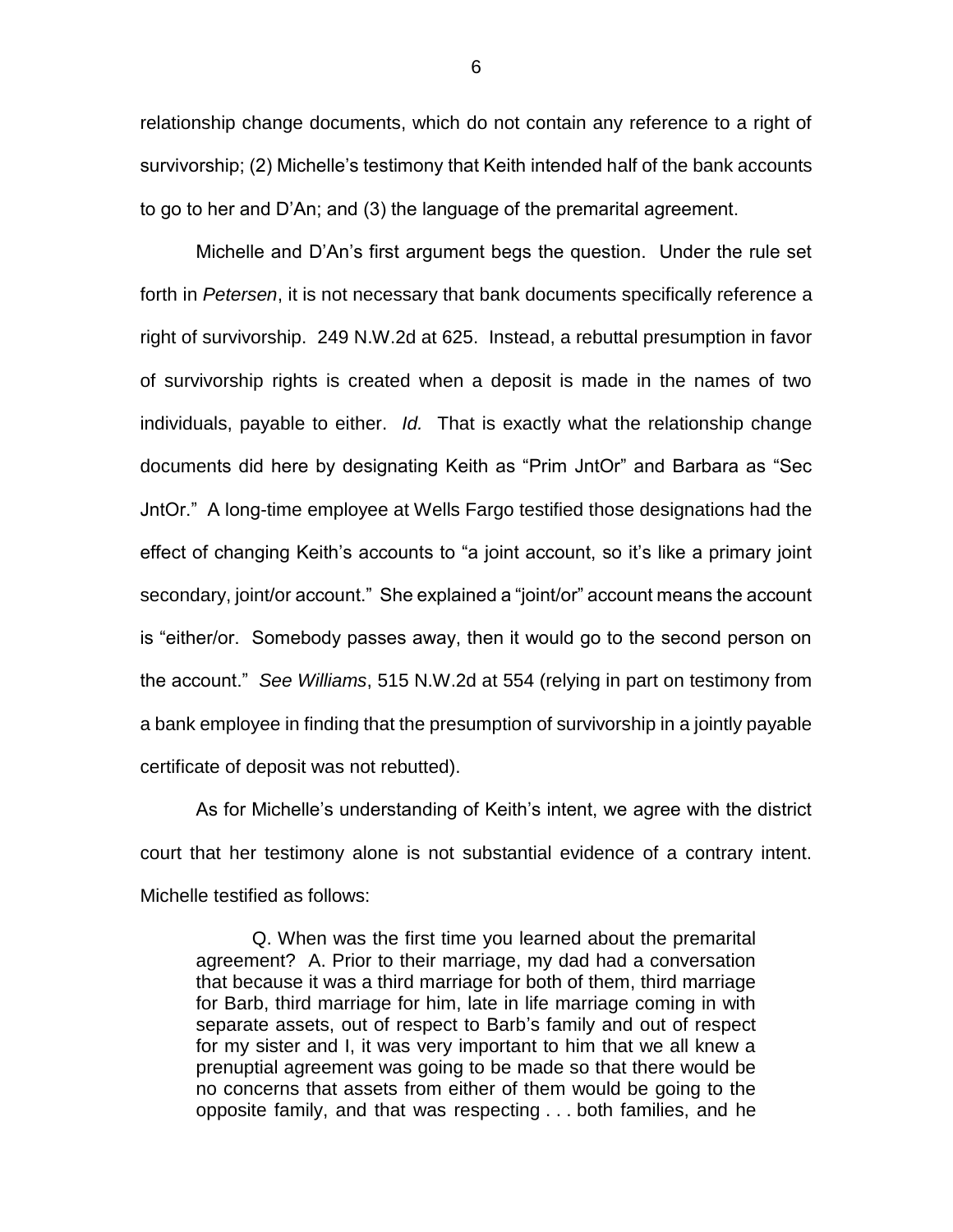informed me that prior to the marriage, there would be a prenuptial agreement in place so that—it was supposed to have been followed.

. . . . Q. . . . Did your father ever explain what he thought the premarital agreement did for the division of the [bank] accounts?

. . . . A. It was my understanding that he thought everything was in place and the whole purpose was to avoid this and that it was, as I said, from what he explained, half was to go to Barb, half was to be split between my sister and I.

Q. Do you believe that intent is reflected in the premarital agreement? A. Yes, I do.

Michelle admitted that she did not participate in the preparation of the premarital agreement. And her understanding of the agreement is at odds with Barbara, who was a participant in its preparation. At trial, Barbara explained the plan that she and Keith had when they entered into the premarital agreement "was that what Keith brought to the marriage was going to go to his kids, and what [she] brought to the marriage was going to go to [her] kids . . . and everything else that [they] accumulated afterwards would be shared."

Michelle and D'An finally rely on the premarital agreement itself, which they argue shows Keith intended no right of survivorship in the accounts and, relatedly, overrides any survivorship rights that may have been created by adding Barbara's name. They cite paragraph 15 of the agreement, entitled "Discharge of Living Expenses," in which Keith and Barbara agreed to establish a joint account to pay expenses during the marriage. It states:

The joint living expenses of the parties may be paid from a joint account to be established following the marriage into which each of the parties may contribute. . . . If any such income so deposited in the joint account is from a separate property interest, . . . the commingling of said funds shall not be construed to grant the other party any right, title or interest in and to said separate property not heretofore granted to them.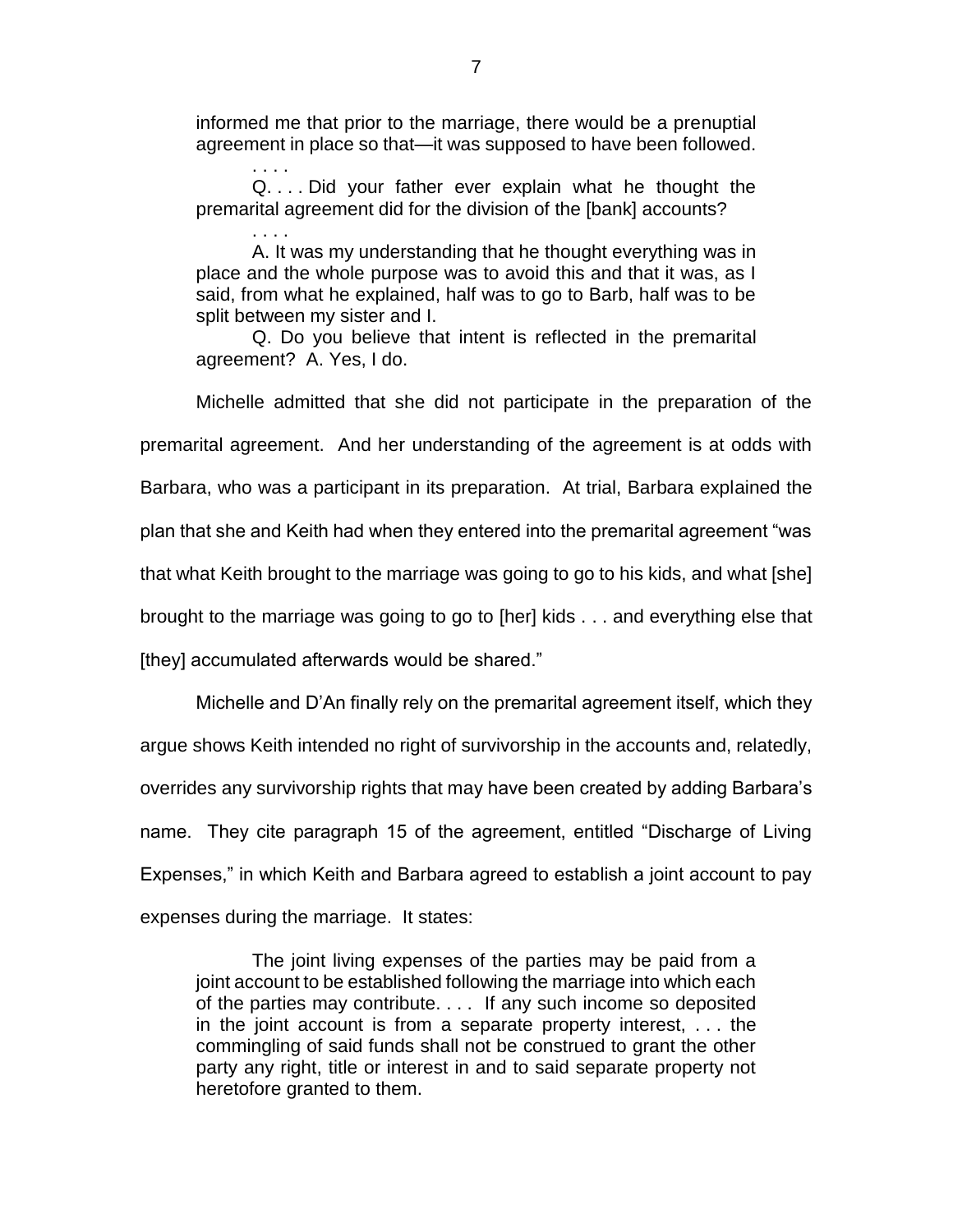Michelle and D'An argue that Keith added Barbara's name to his Wells Fargo accounts to establish the joint account for use during the marriage pursuant to paragraph 15 but that he intended all of their individual deposits into the account to remain separate. This interpretation contravenes the language of the provision and the agreement as a whole.

Paragraph 15 states that if "income . . . from a *separate* property interest" is added to the joint account, it does not change the character of that property interest. (Emphasis added.) It does not say that all income deposited into the joint account remains the separate property of the depositor, as Michelle and D'An seem to contend. The terms of paragraph 15 are in keeping with paragraph 6, "Separate Property Interests in Premarital Assets and Acquisitions," which states that any assets held by the parties at the commencement of the marriage and any acquired during the marriage "by gift, bequest, devise, or descent"—or any increase or appreciation of that property or purchase of assets with money derived from it—would remain separate.

In contrast, paragraph 7, "Property Interests in Postmarital Assets and Acquisitions," states:

The parties agree that all assets acquired during the marital relationship except those described as separate property above [in paragraph 6] shall be considered to be acquired as a result of the joint effort of the parties and shall be property subject to apportionment to the parties by an appropriate court of dissolution in the event that dissolution of marriage of the parties is sought by either party . . . .

While some of the deposits into the joint accounts were from the parties' premarital retirement accounts and investments, paragraph 13, "Interest in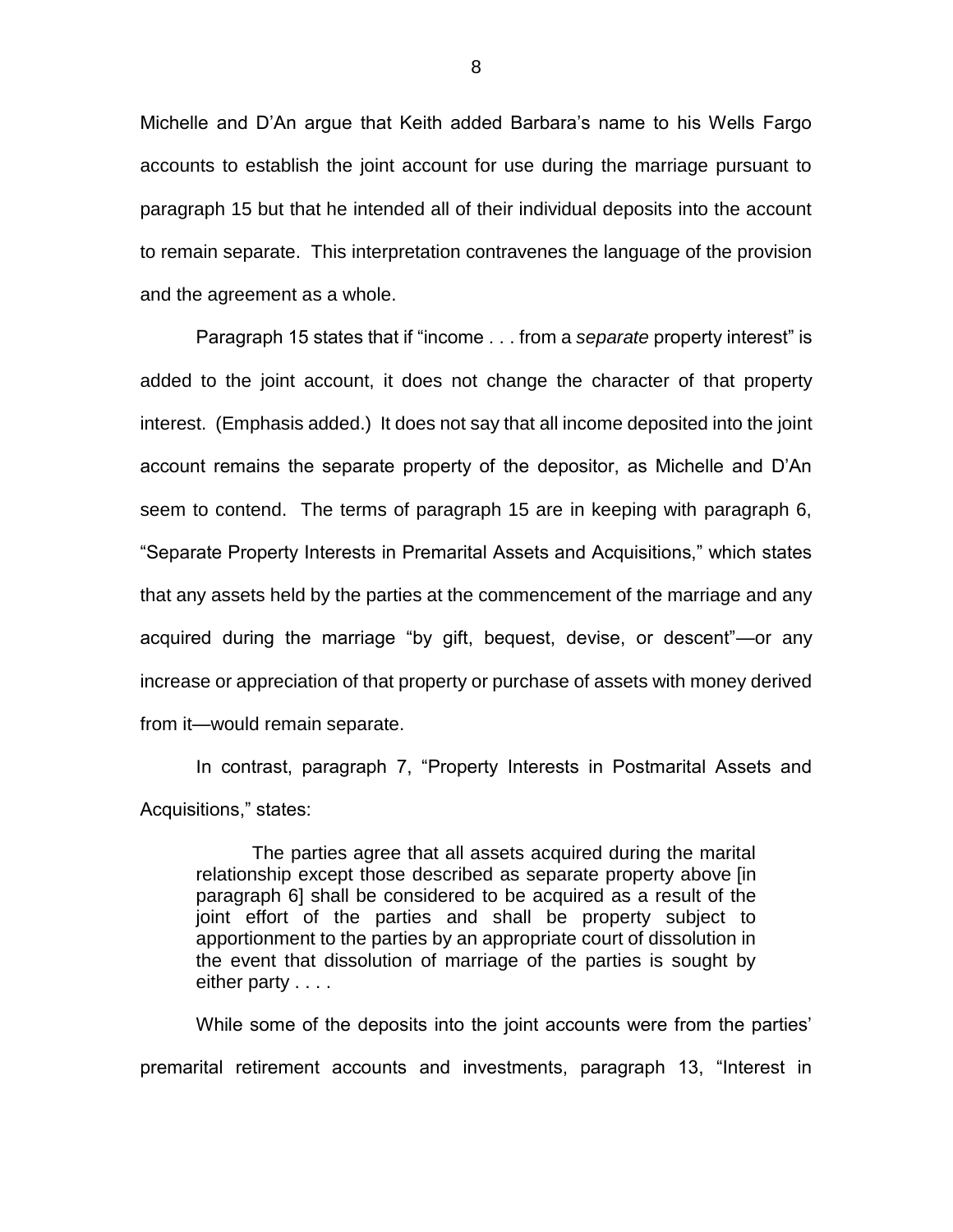Preexisting Retirement and Employee Benefit Packages," specifically provides

that

[a]ny preexisting retirement or employee benefit plan held and existent by one party prior to the marriage shall be the separate property off that party to the extent of the value of said interest as of the date of marriage. *Any rents, issues, profits, increases, appreciation or income from said retirement or employee benefit plans may be deemed marital property* and subject to division by a court of dissolution. It is anticipated that upon retirement, *the retirement income of the parties shall be used by the parties as they shall decide*. If any investments of funds from family income are made, *then such amounts shall be divided as the parties shall decide*.

(Emphasis added.) Further, paragraph 14, "Property Transfers Between Parties," allowed the parties to transfer property to one another, specifically stating: "Neither party intends by this agreement to limit or restrict in any way the right to receive any such transfer, conveyance, devise or bequest from the other after the parties' marriage." *See Coffman v. Adkins*, 338 N.W.2d 540, 542 (Iowa Ct. App. 1983) (interpreting a similar provision in a premarital agreement as allowing the decedent's transfer of certificates of deposit and bank accounts into joint tenancy with a right of survivorship). This paragraph gave the parties the right to make any transfer of their property they desired. *Id.* at 543 ("By transferring monies into joint tenancy with his wife, [decedent] exercised this right consistently with the provisions of the antenuptial agreement.").

These provisions are consistent with Barbara's understanding of the premarital agreement—that anything acquired before the marriage would remain separate property (regardless of its commingling with other assets) and any assets acquired during the marriage would be shared equitably. The parties' use of the joint accounts is also consistent with the premarital agreement as a whole. At oral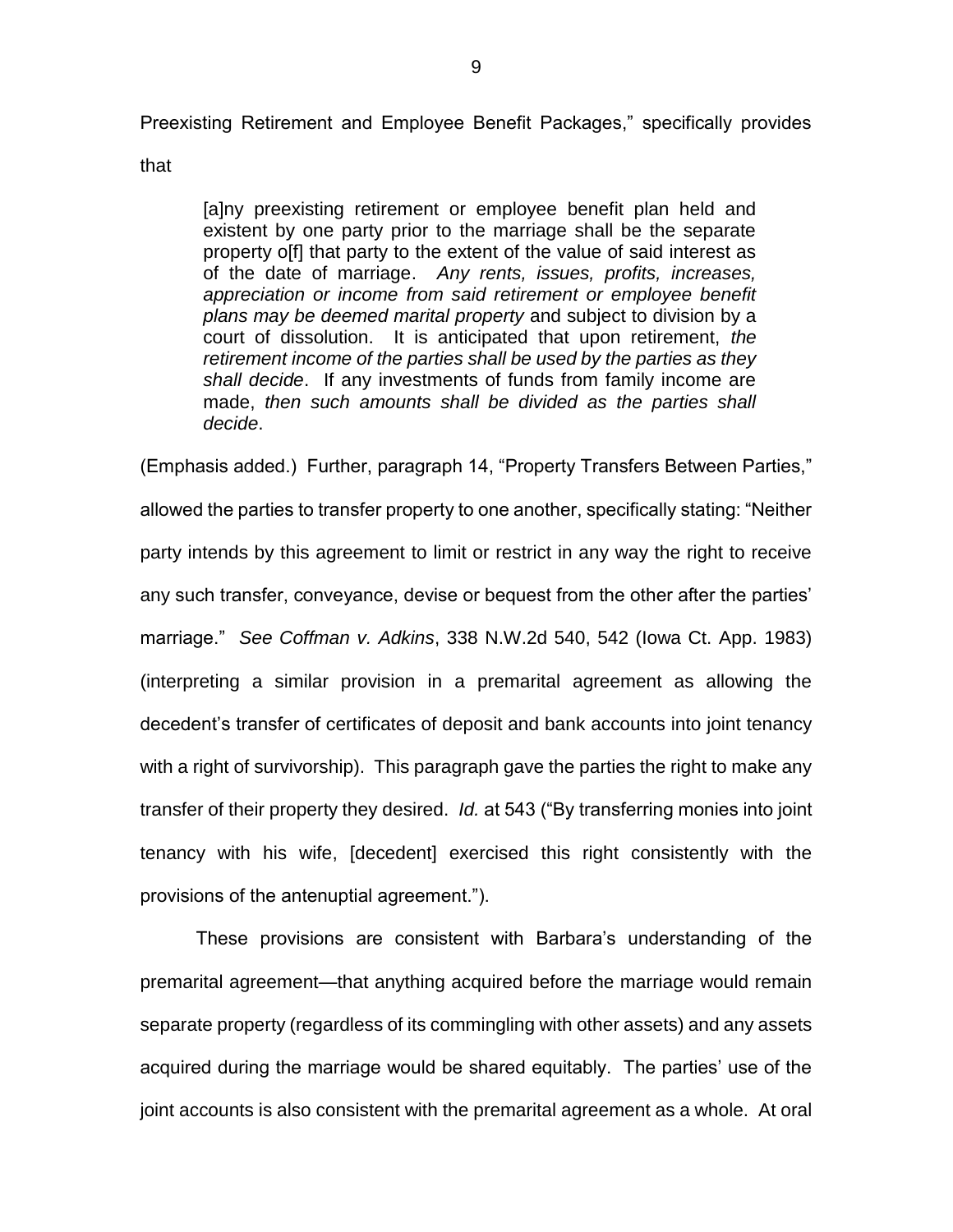argument, Barbara contended that paragraph 15 was meant to allow the parties to make deposits from their premarital retirement accounts and investments into a joint account without converting those assets into marital property. That is exactly what the parties did during the marriage. Barbara testified that each year, she and Keith would withdraw a certain amount from their investment accounts and make a deposit into their joint accounts, which they would then use throughout the year. At Keith's death, those investment accounts went to his daughters.<sup>2</sup> Accepting Michelle and D'An's interpretation of the premarital agreement would require us to find that all of the income the parties earned during their marriage remained their separate property. That is not what the agreement says or what the parties intended.

Michelle and D'An failed to provide substantial extrinsic evidence to show Keith intended no right of survivorship with regard to the Wells Fargo accounts. Rather, the premarital agreement reflects Barbara's understanding that the parties would share in the proceeds of their joint efforts during their marriage while keeping the assets accumulated before their marriage separate and preserved for their families. Nothing in the agreement "overrides" the right of survivorship in the joint bank accounts. *See Peet v. Monger*, 56 N.W.2d 589, 596 (Iowa 1953) (finding a joint tenancy deed with right of survivorship "could stand together" with a premarital

 $\overline{a}$ 

<sup>&</sup>lt;sup>2</sup> In line with this understanding, Barbara testified at trial that she was not making any claim to the \$35,000.00 that was in Keith's Wells Fargo account before the marriage or to a \$20,910.07 inheritance Keith received during the marriage, both of which were deposited into the joint accounts. Although the district court did not give effect to this agreement in its ruling, Michelle and D'An have not raised that as an issue on appeal.